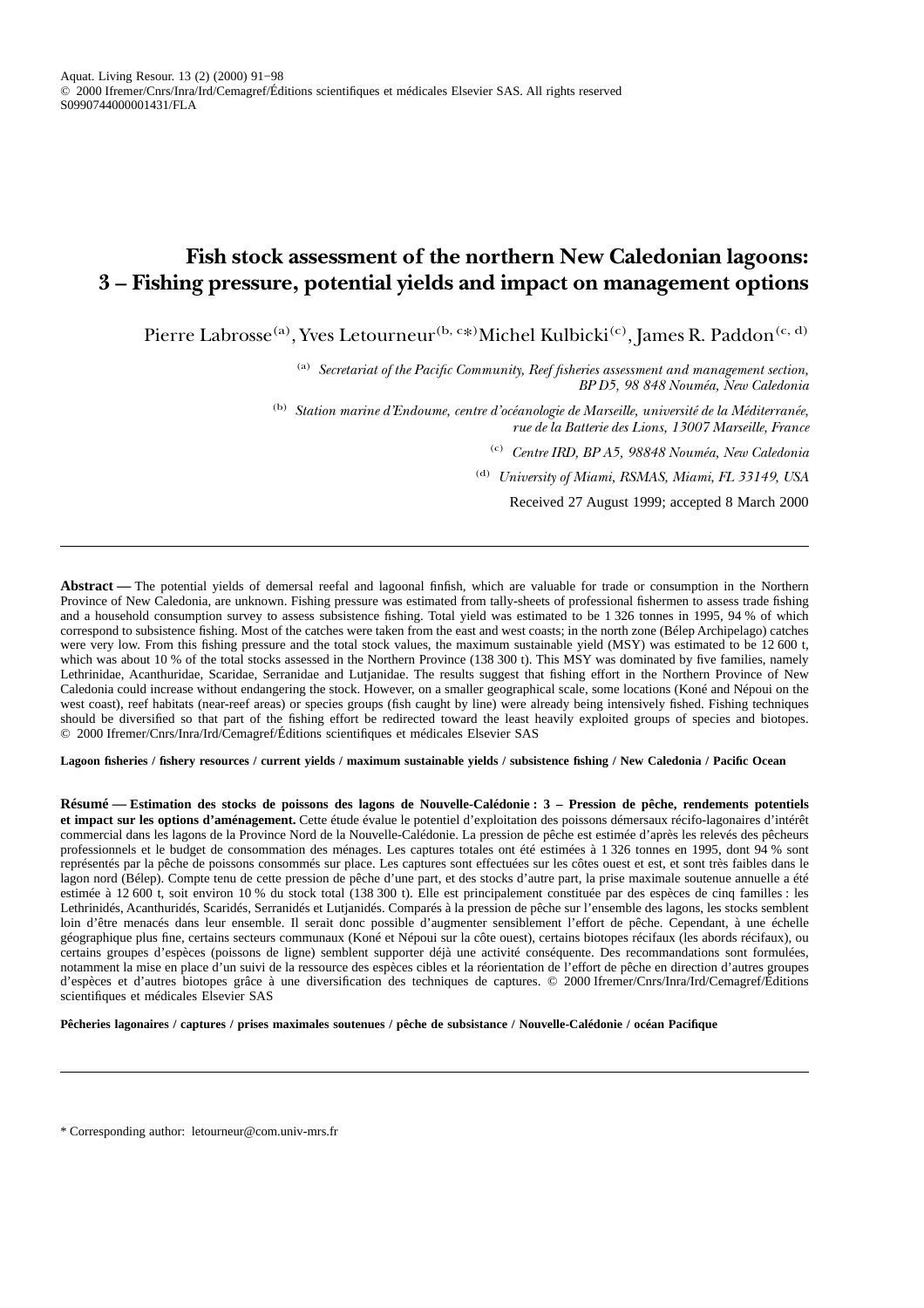## **1. INTRODUCTION**

For almost the entire population of Pacific island countries, finfish and other seafood account for most of the protein intake. For centuries, the sea has provided adequate protein ration, but in recent decades, fishing pressure has increased substantially, leading to heavy exploitation of coastal areas and particularly coral reefs and lagoons [18, 20, 23]. Population increases, the introduction of very efficient fishing equipment, economic development constraints and the emergence of new markets are some of the reasons behind this increase in fishing pressure [18, 21]. Overfishing, habitat degradation and illegal fishing activities (e.g. dynamite and sodium cyanide fishing) [21, 32, 35] have already been reported. Such disturbances are likely to modify both resource characteristics and their use. In the longer term, they may threaten food security and increase the economic dependency of Pacific island countries. As such, it is necessary to define and implement measures to manage sustainably coastal resources.

In recent years, the administration of the Northern Province of New Caledonia sought to implement rational and sustainable management strategies for lagoon and reef fish resources. In addition, the representatives of the Province need to be able to answer various questions raised by fishermen. These questions mainly concern the acceptable exploitation levels for different species or fishing areas, fisheries development and the use of new techniques. To provide a scientific basis for answering these questions, an assessment of commercial lagoon fish resources was implemented by IRD (ex-Orstom) from February 1995 to March 1997.

The study of fish communities in the lagoon of New Caledonia's Northern Province has shown that stocks in the north zone are unfished, while the fish communities of the west and east zones show characteristics consistent with exploitation [25, 27, 30]. Thus, accurate knowledge of the level of pressure being applied to those resources is needed to confirm the existence of exploited stocks, to assess the quantities that can be taken without endangering the future productivity, and to address the need to plan for sustainable fisheries. In the Pacific islands, in contrast with industrialized nations, the assessment of the fishing pressure level cannot be limited to a study of the commercial fishing sector and must take into account subsistence fishing. The latter is estimated at about 80 % of the fishing pressure for most Pacific islands [12]. In New Caledonia, commercial lagoon fisheries remain poorly developed and to a great extent an artisanal activity. There is still too few data on the impact of subsistence fishing on fish populations. Though a few estimates have been made [34], it was recently suggested that 2 000 tonnes a year were caught throughout New Caledonia [38], but this is most probably an underestimate.



**Figure 1.** Location of New Caledonia, Northern Province, zones and sectors of study.

## **2. MATERIALS AND METHODS**

#### **2.1. Study areas**

New Caledonia is located in the south-western Pacific Ocean (*figure 1*). The main island is surrounded by a coral barrier reef, delineating one of the most extensive lagoon and coral reef ecosystems in the world. The present work was carried out in the lagoons of the Northern Province. For practical reasons, these areas were divided into three zones: the north, the west and the east zones (*figure 1*). Each zone was subdivided into geographical sectors: one in the north zone, six in the west zone and nine in the east zone.

## **2.2. Fishing pressure**

Two complementary methods were used to estimate the fishing pressure in each zone (*figure 1*) and the geographical sectors sampled [27].

The first method estimates commercial fishing pressure by monitoring the activities of professional fishers. The tally-sheets of the fishermen operating under an official licence were our only source of information, although we are cautious with this information.

The second method is based on fish consumption, and this is used to provide an indirect estimate of the subsistence fishing pressure. We worked on the assumption that in New Caledonia, and for fresh fish, consumption equals production [26, 34]. Fresh fish imports and exports represent a fairly low tonnage and nearly balance each other (*figure 2*). The net result is small enough to be considered nil, and we can safely equate local consumption with local production.

To estimate consumption, we used data from a household survey of family budgets performed in 1991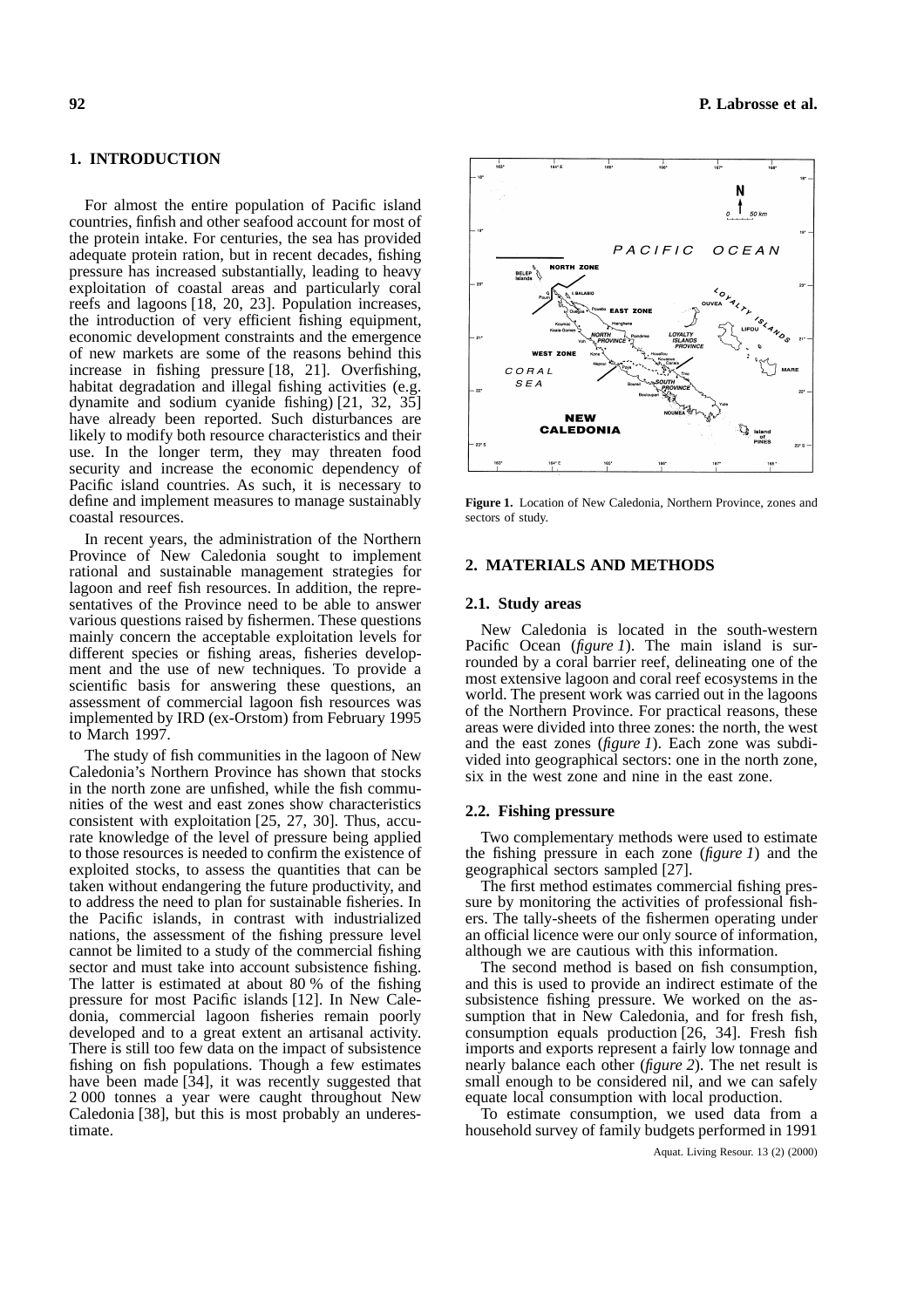

**Figure 2.** Import and export of fresh fish to or from New Caledonia, 1991–1995. Imports are in black, exports in grey, and net imports (negative values) or exports (positive values) in white.

by the Territorial Institute of Statistics (ITSEE) [16]. These allowed us to calculate the annual consumption of fresh fish. This included fish purchased on the open market (monetary consumption) and fish caught by the family itself, or obtained by other non-commercial means such as exchanges or gifts (non-monetary consumption). Families were asked to tell the investigators how much fresh fish they bought, and how much they caught themselves or were given by friends or relatives. The overall quantities were converted to a monetary value based on the average price of fish at the Nouméa fish-market  $(5.5 \text{ US$~kg}^{-1})$ . The value of fish was used to estimate the mean quantities of fresh fish purchased or consumed per person in 1991.

We apply our calculated annual per capita consumption of fresh fish in 1991–1996 because both purchasing power and the price of fresh fish in New Caledonia have been relatively stable over the 1991–1996 period (*figure 3*). Retail price indices and salary variations over this period are similar (ITSEE). We also consider that consumption habits have not changed substantially during the same period, and all fishing is local.

The quantities of fish caught for private consumption allowed us to estimate the subsistence fishing production, and thus the level of pressure applied on the resource by subsistence fishing. This pressure level is mainly linked to demography. Therefore, if we take the figure for average annual consumption per capita,



**Figure 3.** Retail lagoon fresh fish prices in the Nouméa market, 1993–1997.

and multiply it by the population figures for 1996 [1], we can have an idea of the pressure imposed by subsistence fishing on available resources, zone by zone, and sector by sector. Finally, the overall pressure on the fish resource is the sum of the contributions of professional and subsistence fishing.

#### **2.3. Potential yields**

Potential yields were calculated using maximum sustainable yield (MSY) estimators. Although MSYs may not be sufficient, even in the case of multispecies fisheries [28], from the data available in this study (standing stocks), MSYs represent the best tools to provide first rough estimates of the potential yields, and mainly to establish comparison between areas and then what could be done in terms of management actions and policies. MSYs were calculated from the total standing stock for the whole community and for the main species [25, 30] . On this basis, two surplus production models were applied. In Bélep area (north zone) where stocks can be considered as virgin, Gulland's formula was used [15]:

$$
MSY = 0.2 M \times B_v
$$

where *M* is natural mortality and  $B_v$  is virgin stock biomass.

This assumes that MSY depends on the virgin stock biomass, a high *M* corresponds to a high production, and *F* (fishing mortality) = *M* under optimum exploitation. The factor '0.5' suggested by Gulland was replaced by '0.2'. Indeed, the initial formula generally overestimates MSY by a factor of two to three. Natural mortality values were found in the literature [24]. When there was more than one value for the same species, the lower one gave generally a more conservative value. For some species, no values could be found in the literature, values for the nearest related species were then used.

For the west and east zones, we used the model proposed by Garcia et al. [14] which takes into account the yields, and has the same foundation as the Gulland's estimator:

$$
MSY = \frac{B \times M^2}{2M - \left(\frac{Y_i}{B}\right)}
$$

where  $Y_i$  is the yield of species  $i$ ,  $M$  is the natural mortality, and *B* the average annual biomass.

Yields for each species were estimated considering total yields and percentage of each main category of fish caught by professional fishermen [34]:

$$
Y_i = Y \times p_i
$$

where  $Y_i$  is the yield of species  $i$ ,  $Y$  is the total yield in the area considered and  $p_i$  is the percentage of catch of species *i*.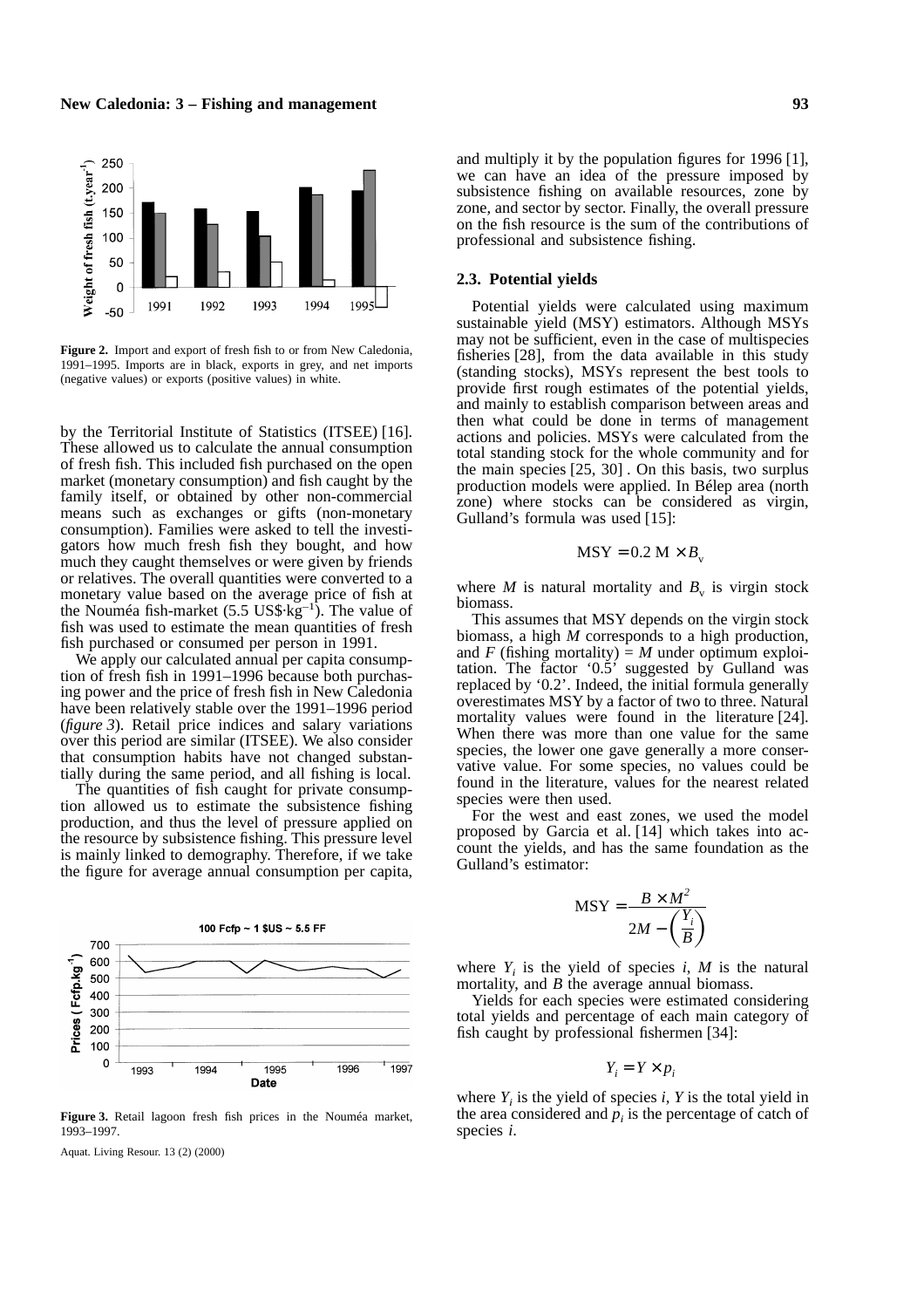North West East Total Professional fishing 2 105 35 142 Subsistence fishing 26 438 720 1 184

Total 28 543 755 1 326

**Table I.** Professional and subsistence fishing production (in tonnes) in the three zones studied.

## **3. RESULTS**

#### **3.1. Fishing pressure**

Based on tally-sheets of professional fishermen, total catches by commercial fishers were estimated at 142 tonnes in 1995. The largest part of this catch was taken from the west zone (*table I*).

In the Northern Province, this consumption was found to be 30.3 kg per capita, with 94 % represented by subsistence fishing (*figure 4*). It was significantly higher than in the Southern Province where the mean annual consumption was 18.3 kg of fresh fish per capita. The difference is even more pronounced in the Islands Province, where the overall annual consumption was of 39.4 kg per capita, almost entirely from local non-commercial fishing (*figure 4*). The proportion of bought fish was almost negligible.

Subsistence consumption was 1 184 tonnes during 1996 in the Northern Province. More than 60 % of subsistence fishing took place in the east zone (*table I*).

From the results of professional and subsistence fishing, the yield in the Northern Province is estimated at 1 326 tonnes in 1995 with 57 % for the east zone, 41 % for the west zone and 2 % for the north zone (*table I*).

The total size of fish stocks estimated on coral reefs was estimated at 65 000 tonnes and that on near-reef and soft-bottom areas was 57 600 tonnes [25, 30]. The

**Figure 4.** Average consumption per capita of fresh fish by province and type in 1991. Non-monetary consumption or subsistence productions are in white, monetary consumption or purchases in black.

| Zone  | Sector         | Total<br>yield      | <b>MSY</b><br>$(t \cdot km^{-2})$ | Total               | Total<br>stock yield/MSY yield/total | Total         |
|-------|----------------|---------------------|-----------------------------------|---------------------|--------------------------------------|---------------|
|       |                | $(t \cdot km^{-2})$ |                                   | $(t \cdot km^{-2})$ | (% )                                 | stock $(\% )$ |
| North | Bélép          | 0.01                | 1.40                              | 23.68               | 0.7                                  | 0.04          |
| West  | Poum           | 0.06                | 2.86                              | 16.18               | 2.1                                  | 0.35          |
|       | Koumac         | 0.16                | 3.72                              | 22.48               | 4.3                                  | 0.72          |
|       | K.Gomen        | 0.21                | 3.40                              | 19.80               | 6.1                                  | 1.08          |
|       | Voh            | 0.42                | 4.00                              | 35.95               | 10.5                                 | 1.17          |
|       | Koné           | 2.78                | 2.77                              | 28.04               | 100                                  | 9.91          |
|       | Népoui         | 0.92                | 3.31                              | 37.24               | 27.7                                 | 2.48          |
|       | Mean           | 0.29                | 2.77                              | 22.01               | 0.10                                 | 0.30          |
| East  | <b>Balabio</b> | 0.06                | 1.48                              | 13.51               | 4.0                                  | 0.44          |
|       | Ouegoa         | 0.43                | 1.63                              | 14.31               | 26.3                                 | 2.98          |
|       | Pouébo         | 0.36                | 1.79                              | 15.37               | 20.1                                 | 2.31          |
|       | Hienghène      | 0.44                | 2.44                              | 21.83               | 18.0                                 | 2.03          |
|       | Touho          | 0.18                | 1.52                              | 13.74               | 11.8                                 | 1.33          |
|       | Poindimié      | 0.40                | 1.24                              | 9.95                | 32.2                                 | 4.07          |
|       | Houailou       | 0.30                | 1.52                              | 13.34               | 19.7                                 | 2.25          |
|       | Kouaoua        | 0.15                | 1.62                              | 13.58               | 9.3                                  | 1.09          |
|       | Canala         | 0.34                | 1.29                              | 10.69               | 26.4                                 | 3.21          |
|       | Mean           | 0.28                | 1.52                              | 13.18               | 0.18                                 | 1.10          |
|       |                |                     |                                   |                     |                                      |               |

Table II. Mean total yield, collective maximum sustainable yield (MSY), total stock and ratios total yield/total stock, total yield/

collective (MSY) for studied zones and coastal sectors.

 $\overline{\mathbf{M}}$ 

ratio of total catch to total stock is 0.04 % in the north zone, which is negligible (*table II*), 0.3 and 1.1 % on the west and east zones, respectively. Within the coastal subdivisions, the variations were more pronounced: in the southern part of the west zone, particularly in the vicinity of Koné, the ratio of catch to total stock reached 10 and 46 % of the stock of line-caught species (*table II*).

#### **3.2. Potential yields**

Potential yield was estimated as 12 600 tonnes, approximately 10 % of the total stock. A total of 5 300 tonnes were associated with coral reefs, 1 300 tonnes with near-reef areas and 6 000 tonnes with lagoon bottom; 3 900 tonnes were estimated in the north zone, 4 500 tonnes in the west zone and 4 200 tonnes in the east zone. More than two thirds of this MSY were composed of five families: Lethrinidae, Acanthuridae, Scaridae, Serranidae and Lutjanidae (*figure 5*).

As for total stocks, the MSY represented for each of these families about 10 % of the estimated stock [25, 30]. These families can be divided in two groups. The 'line-fish', Serranidae, Lutjanidae and Lethrinidae, found mainly on lagoon bottom and near-reef areas, represented about 50 % of the total MSY (*figure 5*). Herbivorous fish (Acanthuridae, Scaridae and Siganidae) constituted 25 % of the total MYS (*figure 5*), and are almost exclusively found on coral reefs where they represent 75 % of the fish resource of interest.

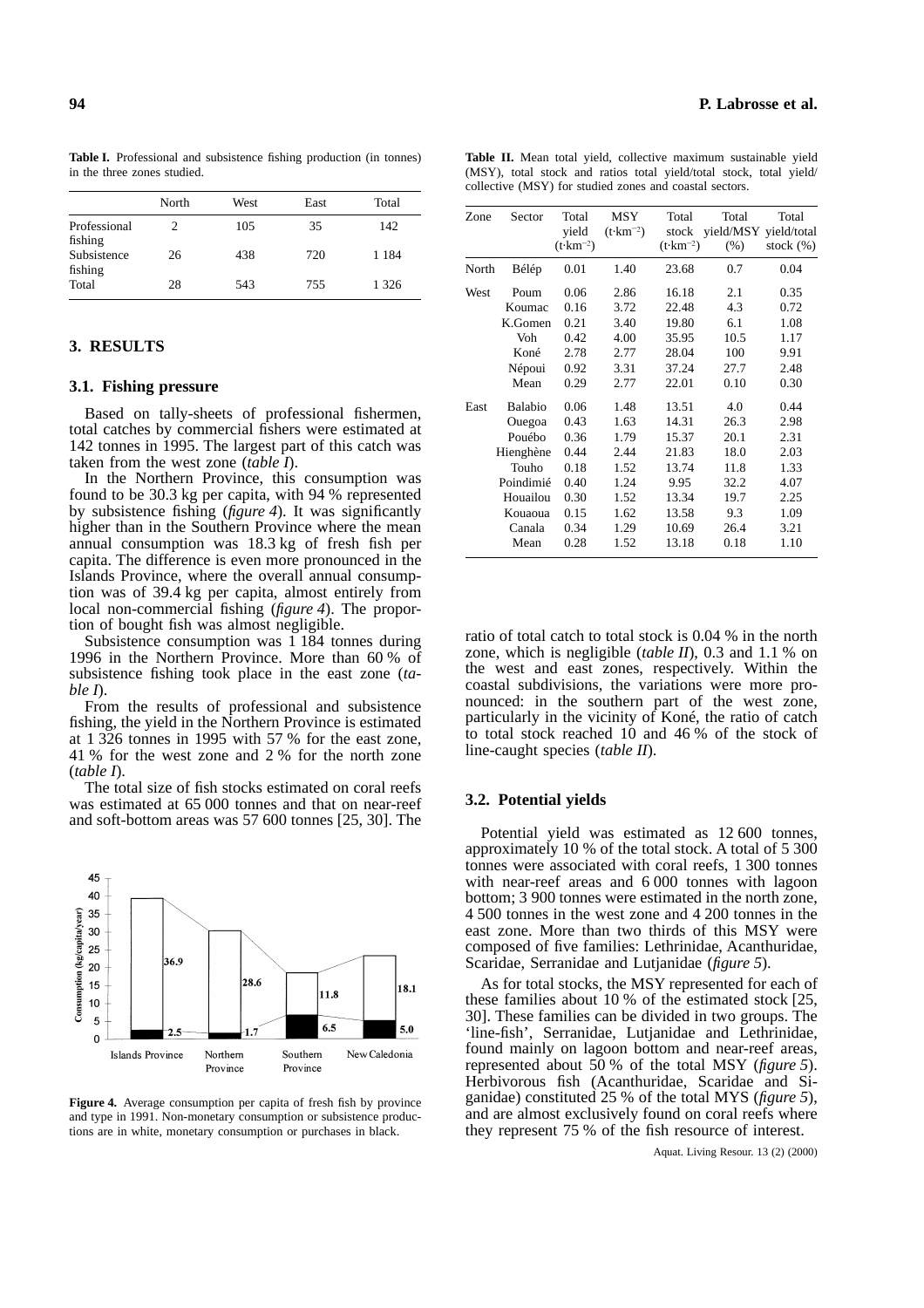

**Figure 5.** Distribution of maximum sustainable yield by family.

## **3.3. Links between fishing pressure, potential yields and total stocks**

The total yield (1 326 tonnes) was 10 % of the total MSY and about 1 % of the total stock. Taken as a whole, this catch was well within sustainable yield values. However, it appears that in some sectors catches were close to the sustainable maximum, and may even have exceeded it (*table II*). This was the case for the southern part of the west coast, between Koné and Népoui.

We also tried to identify those biotopes that were subjected to the highest fishing pressure, by analysing the correlation between catch and stock figures measured for the different geographical sectors and biotopes studied. Two significant correlations were found (*figure 6*): between catches and total stocks of line-fish species for all biotopes, and between catches and total stocks of fish of near-reef areas for all species.

## **4. DISCUSSION**

#### **4.1. Current yields**

Compared with yields from some Indo-Pacific locations (*table III*), those in the Northern Province of New Caledonia are very low. However, yields reported in *table III* represent the whole catch of fish, including other organisms such as invertebrates. However, finfish represent the major part of these yields [12]. The low yield in the Northern Province may be mainly explained by the density of the human population which is one of the lowest in the South Pacific (4.2 inhabitants· $km^{-2}$ ) [1] in comparison to the large fishable reefal and lagoonal areas (about  $13\,000\,\mathrm{km^2}$ ), and, on the other hand, by social factors. Links between stocks and current yields suggest that fishing activities are very likely more oriented toward line-fish species, which fits well with what we know about local fishing practices. Moreover fishing activity concentrates on near-reef areas, which corresponds to local fishing habits, the lagoon bottom being harder to fish. Moreover, the structure of the fleet does not afford professional and non-professional fishermen to fish far from the place where they launch or anchor their boats.



**Figure 6.** Significant correlations between stock and current yield estimated for the coastal sectors ( $n = 15$ ,  $R = 0.94$  for line-fish and  $R =$ 0.93 for near-reef fish).

Our analysis may have underestimated the commercial fisher activity. Over the period 1993–1995, about ten fishermen declared more than 60 % of the production and can be considered as truly professional, meaning that fishing was their main activity (*figure 7*). The other so-called 'professional' fishermen only declare fishing as a part-time occupation, and submitted their tally-sheets on a very irregular basis. It is highly probable that they did not declare all their catch. A second explanation could be administrative. Indeed, above a certain production, fishermen have to pay their medical insurance which is otherwise free. Therefore, some of them probably tended to underestimate the yields on their tally-sheets in order to stay under this limit.

Consumption in the Northern Province and the importance of subsistence fishing may be partially explained by the population structure. There are differences in fish consumption among ethnic groups [17]. People of Melanesian origin represent the most important ethnic group of the Northern Province with 79 % of the population. They consume more fish than Europeans. This can explain that the mean consumption per capita is more important than in the Southern Province. Moreover, the economy of the Melanesian communities is based on a food crop system and a strong customary tradition [29]. This provides subsistence for people, and fishing activities are one of the two most important economic components with tuber and other crops. Their commercial fishing activities are poorly developed. Other estimates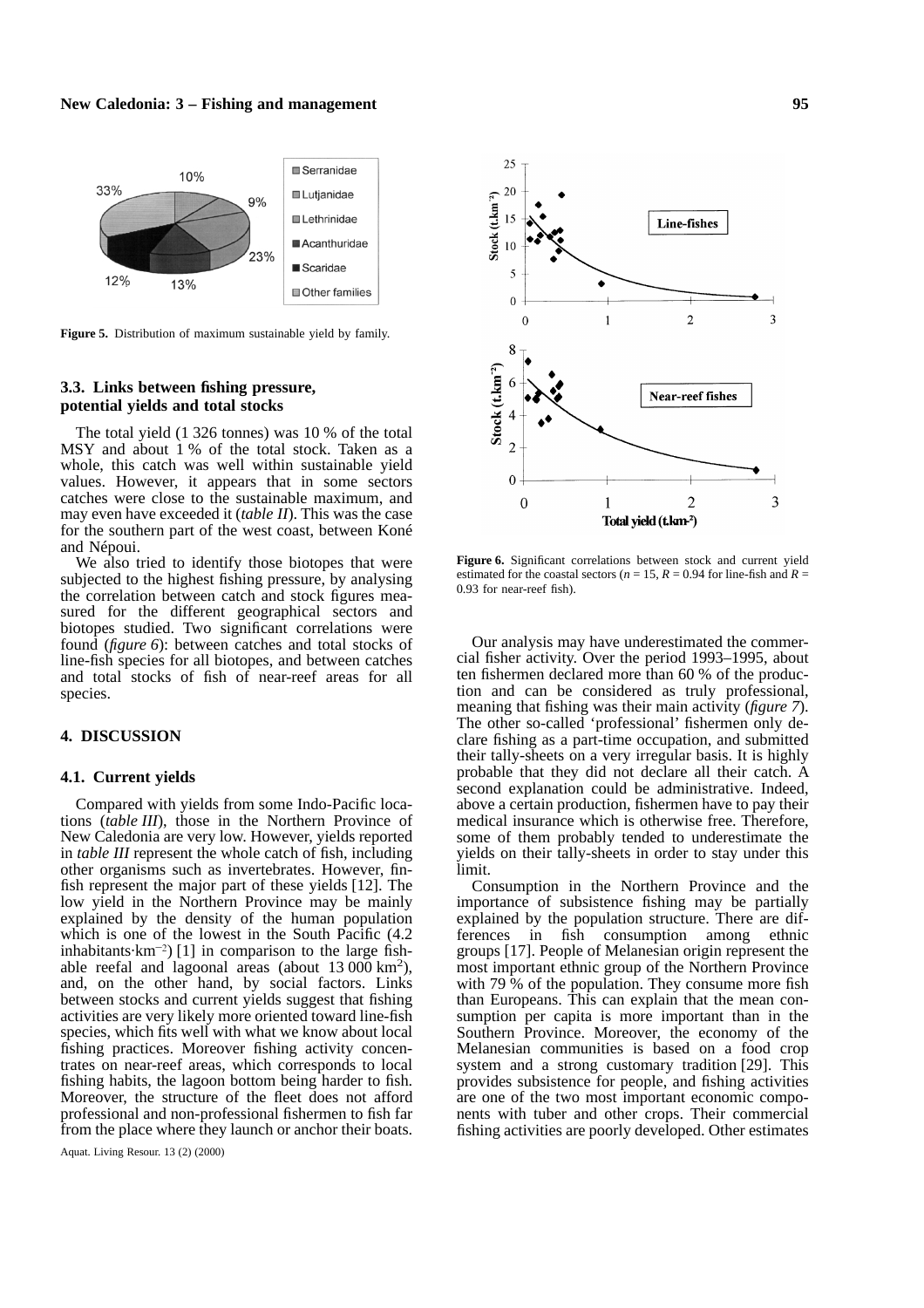| Location                          | Habitat type                   | Yield<br>$(t \cdot km^{-2} \cdot year^{-1})$ | Reference     |
|-----------------------------------|--------------------------------|----------------------------------------------|---------------|
| New Caledonia                     |                                |                                              |               |
| North lagoon                      | all coral reefs<br>and lagoon  | 0.01                                         | present study |
| North lagoon                      | all coral reefs<br>and lagoon  | 0.29                                         | present study |
| North lagoon                      | all coral reefs<br>and lagoon  | 0.28                                         | present study |
| <b>Total Northern</b><br>Province | all coral reefs<br>and lagoon  | 0.17                                         | present study |
| Papua New<br>Guinea               | all coral reefs                | 0.21                                         | [10]          |
| Kavieng                           | fringing and<br>patch reefs    | 0.42                                         | [40]          |
| Port Moresby                      | fringing and<br>patch reefs    | 5.0                                          | [31]          |
| Manus                             | coralline shelfs               | 2.8                                          | $[7]$         |
| American<br>Samoa                 | fringing and<br>patch reefs    | 8.6-44                                       | $[39]$        |
| Western Samoa                     | fringing and<br>patch reefs    | 11.4                                         | [41]          |
| Tarawa<br>(Kiribati)              | fringing reef                  | 7.2                                          | $[33]$        |
| Soloman Islands                   | fringing reef                  | 0.6                                          | [6]           |
| Nauru                             | atoll reefs and<br>lagoon      | 4.5                                          | [9]           |
| Niue                              | atoll reefs and<br>lagoon      | 9.3                                          | $[11]$        |
| Philippines                       |                                |                                              |               |
| Apo                               | fringing reef                  | 11.4-24.9                                    | (3]           |
| Sumilon                           | fringing reef                  | 14.0-36.9                                    | $[2]$         |
| Panilacan                         | fringing reef                  | 10.7                                         | $[36]$        |
| Hulao-hulao                       | fringing reef                  | 5.2                                          | [4]           |
| Total                             | fringing reef                  | 5.9                                          |               |
| Palau                             | barrier reef                   | $1.7 - 3.5$                                  | $[22]$        |
| Fiji                              | all coral reefs                | $0.3 - 10.2$                                 | [6]           |
| Fiji                              | fringing and<br>barrrier reefs | 5.1                                          | [19]          |
| Ifaluk atoll                      | fringing reef                  | 1.9                                          | $[37]$        |

**Table III.** Estimated yields from Pacific reef fisheries (adapted from Dalzell [8]).

given for large Melanesian islands show similar ranges of mean consumption per capita and per year to those in the Northern Province of New Caledonia. In Vanuatu, David [13] estimated fish consumption at 22.8–23.7 kg per capita in 1984. In Fiji, the consumption was around 30 kg per capita per year [5].

#### **4.2. Potential yields**

For commercial fish the MSY represented globally 10 % of the total stock, which was estimated to be 138 300 tonnes [25, 30]. However, this MSY is collective, and thus individual species can still be overfished even if the community as a whole is not. The calculated MSY are probably underestimated. Indeed, the current yields included all commercial species but not all biotopes. Maximum sustainable yield estimates did not take into account mangrove and estuarine fish



**Figure 7.** Classification of the professional fishermen. Each sector corresponds to the percentage of catches represented by each category of yield on the annual total catch.

species, for which we were not able to calculate stock figures, even though some fish such as mullets form an important part of the overall fishing activity. Therefore, the levels of exploitation in the sectors of Koné and Népoui are probably not so high, as mangrove fish are important there but were not taken into account in *table II*. Three explanations may be put forward. First, areas of these sectors are smaller than the others. Second, the lagoon bottom areas are limited compared to the reefs and near-reef areas. Moreover, the population is relatively more important than in other sectors.

Finally, another point is the percentages of each fish group caught by professional fishermen used for the yield per species and the MSY calculations. These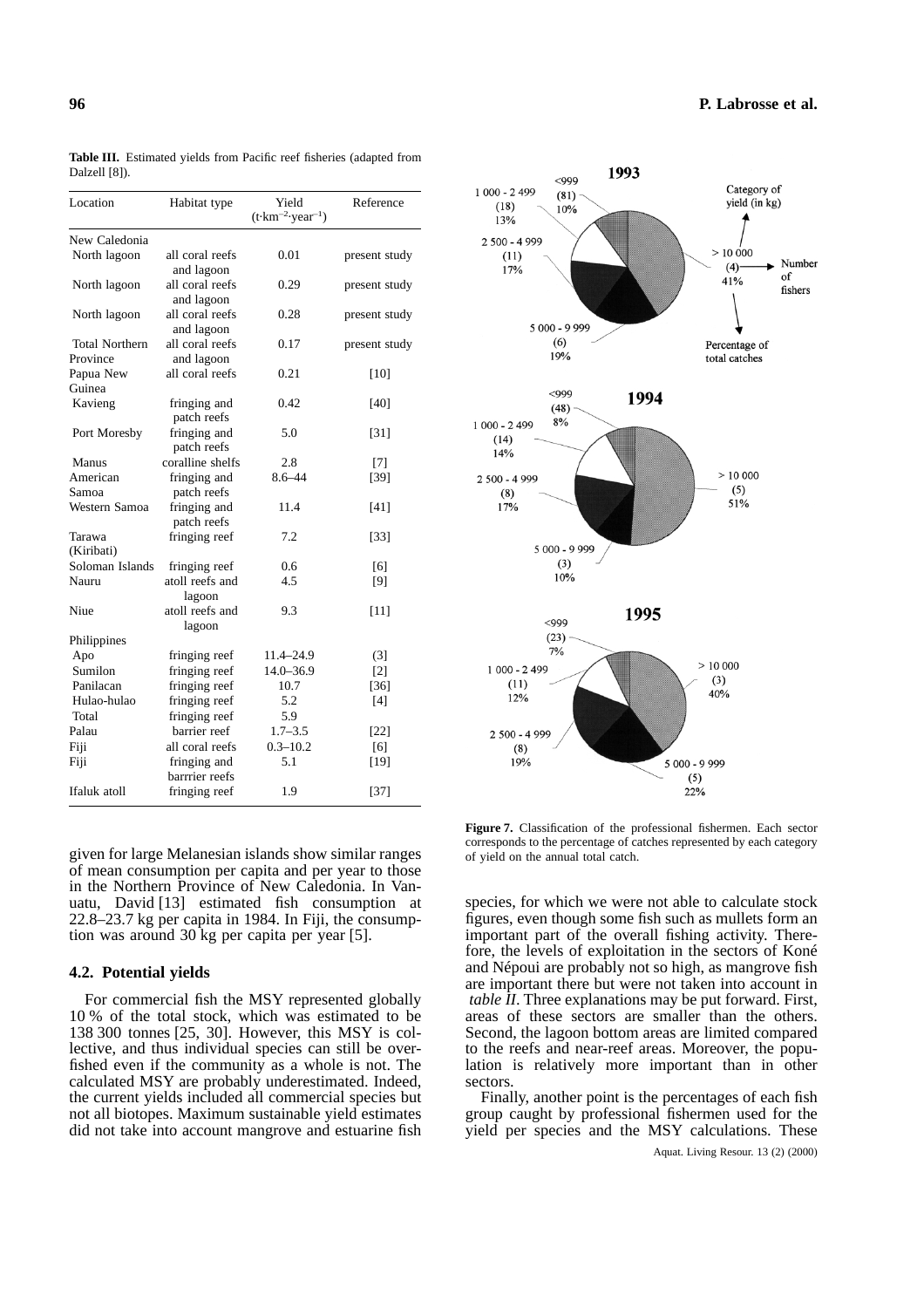## **New Caledonia: 3 – Fishing and management 97**

values are probably different from the proportions of catches for subsistence fishing. This could probably underestimate the catch and the MSY of some families such as Lethrinidae and Serranidae, which are mainly targeted by professional fishermen. A consumption survey of fresh fish should be realized to specify more clearly these percentages and then to refine the maximum sustainable yields per species.

## **5. CONCLUSION**

This survey showed that, in the Northern Province of New Caledonia, the stocks of commercially valuable reefal and lagoonal fish were far from being endangered on a collective basis. The current yield is about 10 % of the MSY and 1 % of the total estimated stocks assessed [25, 30]. However, it also shows that fishing activity is beginning to affect the fish populations of the east and west zones, mainly the line-fish species and the near reef areas. Subsistence fishing represents the most important part of the yields. Thus, complementary surveys should help refine what the most important species targeted by subsistence fishing and the level of fishing pressure which could be applied on these, are.

Based on current trends of demographic growth, without taking into account immigration and economic

#### **REFERENCES**

- [1] Ahmed-Michaux P., Roos W., Images de la population de la Nouvelle-Calédonie, principaux résultats du recensement 1996 Public, Institut Territorial des Statistiques et des Etudes Economiques, 1997.
- [2] Alcala A.C., Gomez E.T., Fish yields of coral reefs in the central Philippines, Proc. 5th Int. Coral Reef Symp. 5 (1985) 521–524.
- [3] Alcala A.C., Luchavez T., Fish yield of a coral reef surrounding Apo Island, central Visayas, Proc. 4th Int. Coral Reef Symp. 1 (1981) 69–73.
- [4] Alcala A.C., Russ G.R., A direct test of the effects of protective management on the abundance and yield of tropical marine resources, J. Cons. Int. Explor. Mer 46 (1990) 40–47.
- [5] Anonymous, Fiji Fisheries Division Annual Report, Ministry of Agriculture, Fisheries and Forests, 1996.
- [6] Bayliss-Smith T., The price of protein: marine fisheries in Pacific subsistence, MSc. Thesis, Univ. Cambridge, UK, 1975.
- [7] Chapau M.R., Lokani P., Manus west coast fisheries resources survey, Rep., Fish. Div., Dept. Primary Industry, Port Moresby, Papua New Guinea, 1986.
- [8] Dalzell P., Catch rates, selectivity and yields of reef fishing, in: Polunin N.V.C., Roberts C.M. (Eds.), Reef Fisheries, Chapman & Hall, London, 1996, pp. 161–192.
- [9] Dalzell P., Debao A., Coastal fisheries production on Nauru, South Pacific Commission, Nouméa, New

development, we expect that the overall consumption of fresh fish will probably double over the next 15 years [27]. The catch of lagoon fish, particularly demersal fish, will therefore increase. In this context, this study can be considered as a starting point for a monitoring programme of fish communities and fishing activities. It shows that at present, consumption can be used as an indirect means to assess the subsistence fishing.

With these results, some management options could be implemented at mid- or long-term. For instance, fishing activities could be redirected away from the fish populations that are nearing the threshold of sustainability, and target other groups of species, such as the Scaridae and Acanthuridae. The possibility of fishing different grounds, for instance the lagoon floor, could also be investigated through a diversification of the fishing methods, such as the use of fish-traps or longlines.

**Acknowledgements.** This work was funded by the Northern Province of New Caledonia (development grant between French Government and Northern Province no. 3160). We are grateful to the crew of the oceanographic vessel 'Alis' and to N. Audran, P. Boblin, P. Malestroit, O. Rossier and G. Mou-Tham for their invaluable help in the field. We thank B. Yeeting, C. Lowe and B. Lafay for valuable improvements of our English, and the anonymous reviewers for their constructive comments on the manuscript.

Caledonia, Inshore Fish. Res., Project Country Assignment Rep., 1994.

- [10] Dalzell P., Wright A., An assessment of the exploitation of coral reef fishery resources in Papua New Guinea, in: Maclean J.L., Dizon L.B., Hosillos L.V. (Eds.), The First Asian Fisheries Forum, Asian Fish. Soc., Manila, 1986, pp. 477–481.
- [11] Dalzell P., Lindsay S.R., Patiale H., Fisheries resources survey of the island of Niue, South Pacific Commission, Nouméa, New Caledonia, Inshore Fish. Res., Proj. tech. Doc. 3, 1993.
- [12] Dalzell P., Adams T.J.H., Polunin N.V.C., Coastal fisheries in the Pacific Islands, Oceanogr. Mar. Biol. Ann. Rev. 34 (1996) 395–531.
- [13] David G., Pêche villageaoise et alimentation au Vanuatu : exploration d'un système, Thèse dr. géogr. mer Univ. Bretagne Occidentale, Brest, 1991.
- [14] Garcia S., Sparre P., Csirke J., Estimating surplus production and maximum sustainable yield from biomass data when catch and effort time series are not available, Fish. Res. 8 (1989) 13–23.
- [15] Gulland J., The fish ressources of the oceans, FAO Fish. Tech. Paper, 97, 1971.
- [16] ITSEE (Institut Territorial des Statistiques et des Etudes Economiques), Budget consommation des ménages 1991, principaux résultats, tome 1, 1993.
- [17] Jennings S., Kaiser M.J., The effects of fishing on marine ecosystems, Adv. Mar. Biol. 34 (1998) 201–352.
- [18] Jennings S., Lock J.M., Population and ecosystem